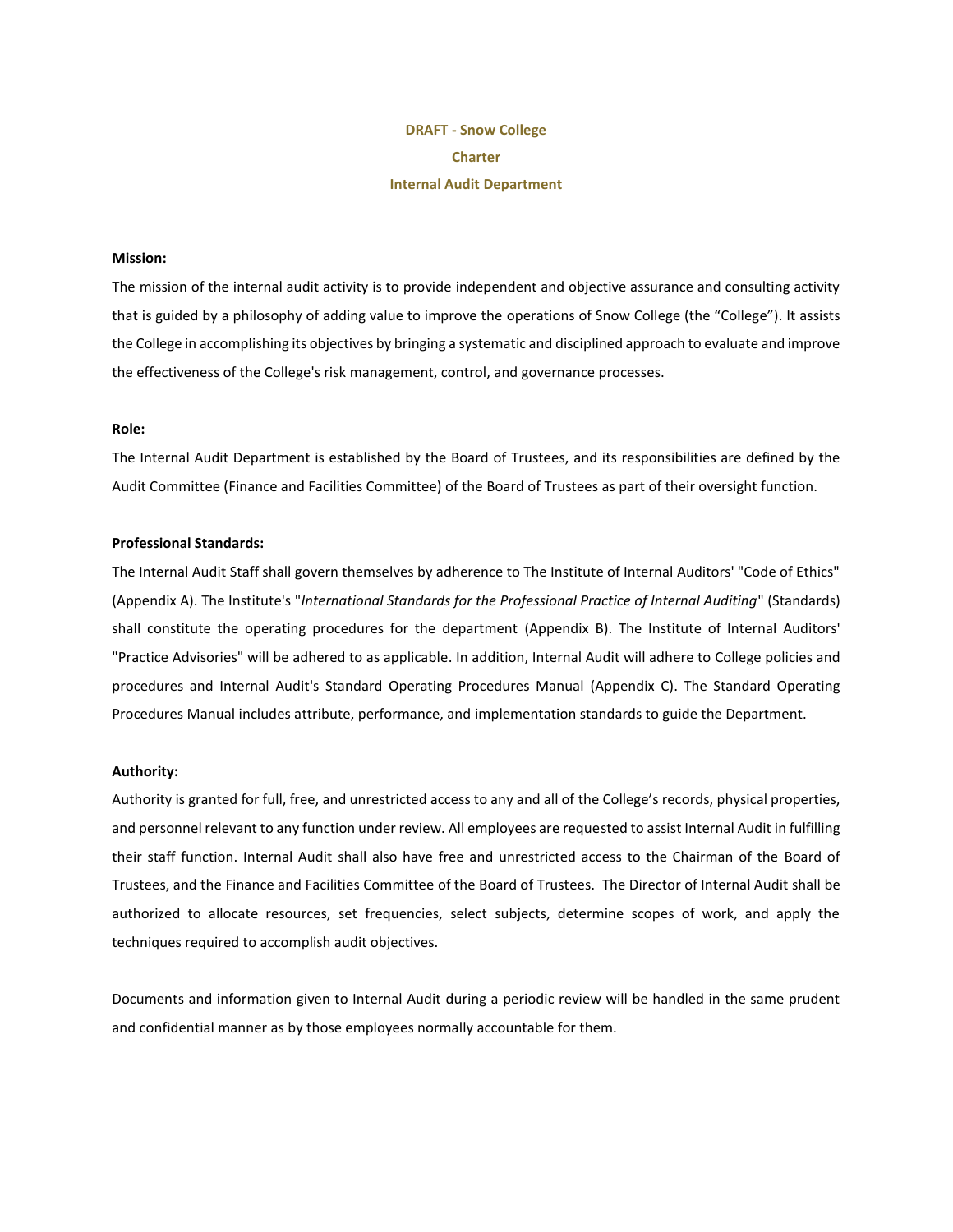#### **Organization:**

The Director of Internal Audit shall report administratively to the President (effective February 5, 2015) and functionally to the Board of Trustees and the Finance and Facilities Committee. The Vice President of Finance and Administrative Services has also made himself available in order to address situations that may arise regarding the President and his/her department or in situations where the President may not be available.

#### **Independence:**

All internal audit activities shall remain free of influence by any element in the College, including matters of audit selection, scope, procedures, frequency, timing, or report content to permit maintenance of an independent and objective mental attitude necessary in rendering reports.

Internal Audit shall have no direct operational responsibility or authority over any of the activities it reviews. Accordingly, it shall not develop nor install systems or procedures, prepare records, or engage in any other activity which would normally be audited.

#### **Audit Scope:**

The scope of Internal Audit encompasses the examination and evaluation of the adequacy and effectiveness of the College's governance, risk management process, system of internal control structure, and the quality of performance in carrying out assigned responsibilities to achieve the College's stated goals and objectives. It includes:

- Developing an annual audit work plan and priorities for audit;
- Conducting operational, financial, and information systems audits, investigations, risk assessments, and researching on audit related activities;
- Ascertaining compliance with applicable standards, rules, regulations and policies and procedures;
- Evaluating programs and operations in order to improve effectiveness and efficiency of College operations;
- Developing an effective testing program to continually improve effectiveness and efficiency of College operations;
- Reporting status of financial integrity, and promoting accountability of College assets;
- Documenting findings and formulate recommendations to correct deficiencies, reduce risk and costs, and improve performance;
- Administering and facilitating the College's hotline, working with select College leaders to ensure issues are resolved;

All opportunities for improving management control, profitability, and the College's image that are identified during audits, shall be communicated to the appropriate level of management.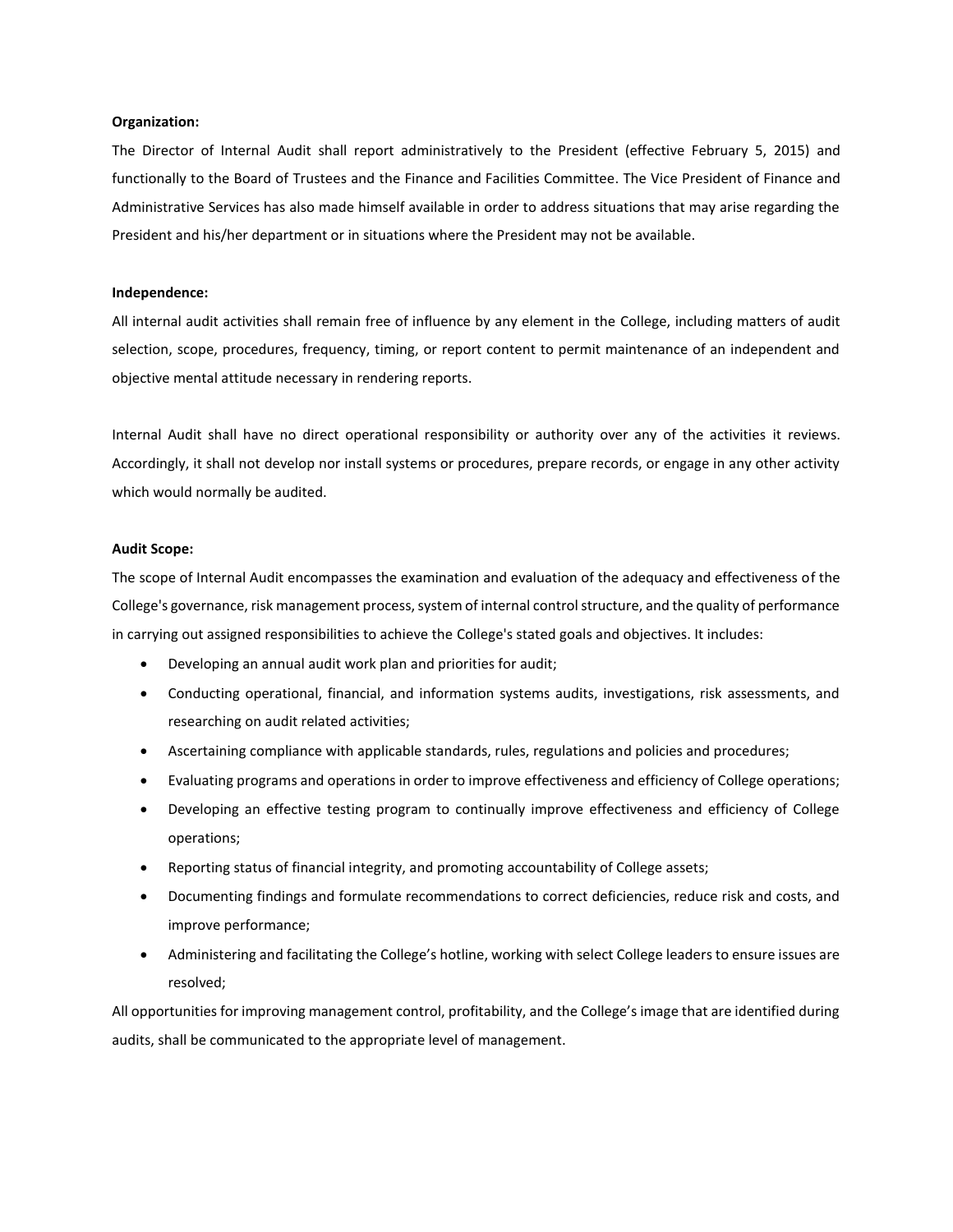# **Audit Planning:**

Annually, the Director of Internal Audit shall submit to senior management and the Finance and Facilities Committee a summary of the audit work schedule and budget for the following fiscal year. The audit work schedule is to be developed based on a prioritization of the audit universe using a risk-based methodology. Any significant deviation from the formally approved work schedule shall be communicated to senior management and the Finance and Facilities Committee through periodic activity reports**.**

#### **Reporting:**

A written report will be prepared and issued by the Director of Internal Audit or designee following the conclusion of each audit and will be distributed as appropriate. A copy of each audit report and a summarization will be forwarded to the President and the Chairman of the Finance and Facilities Committee.

The Director of Internal Audit or designee may include in the audit report the auditee's response and corrective action taken, or to be taken, in regard to the specific findings and recommendations. Management's response should include a timetable for anticipated completion of action to be taken and an explanation for any recommendations not addressed.

In cases where a response is not included within the audit report, management of the audited area should respond, in writing, within thirty days of publication to Internal Audit and those on the distribution list.

Senior management shall be responsible for implementing any audit findings or recommendations and Internal Audit shall be responsible for tracking the implementation of those audit findings and recommendations. All significant findings will remain in an open issues file until cleared by the Director of Internal Audit or the Finance and Facilities Committee.

#### **Other Responsibilities:**

Other responsibilities of Internal Audit include:

- Maintaining professional audit staff with sufficient knowledge, skills, experience, and professional certifications to meet the requirements of this Charter.
- Keeping the Finance and Facilities Committee informed of emerging trends and successful practices in internal auditing.
- Periodically providing a list of goals and results to the Finance and Facilities Committee.
- Assisting in the investigation of significant suspected fraudulent activities within the College, and notifying senior management and the Finance and Facilities Committee of the results.